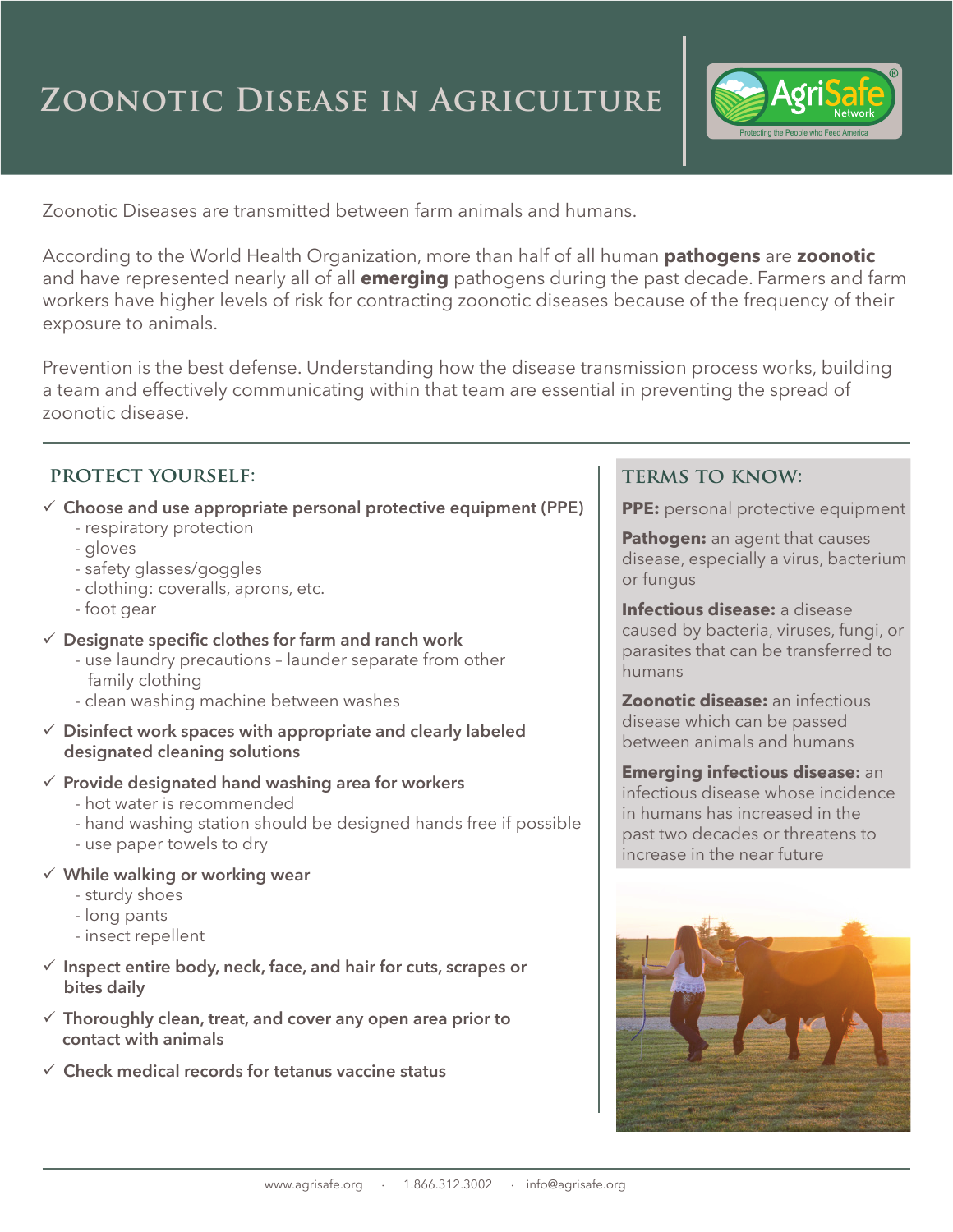### Fungal Zoonoses

| <b>DISEASE</b>        | HOST/<br><b>CARRIER</b>          | <b>CHARACTERISTICS</b><br>& PRIMARY<br>TRANSMISSION       | <b>INCUBATION</b> | <b>HUMAN</b><br><b>SYMPTOMS</b>                                                                             | PRECAUTION/<br>CARE/<br><b>TREATMENT</b>                                                                             |
|-----------------------|----------------------------------|-----------------------------------------------------------|-------------------|-------------------------------------------------------------------------------------------------------------|----------------------------------------------------------------------------------------------------------------------|
| <b>RING WORM</b>      | infected farm<br>animals<br>pets | contact with animals<br>contact with feed or<br>secretion | $10 - 14$ days    | · itchy, red, raised patches<br>on skin<br>· may have pustules<br>· may be ring shaped<br>$\cdot$ hair loss | • keep skin dry<br>• antifungals<br>protective clothing<br>**scratching may cause a<br>secondary bacterial infection |
| <b>HISTOPLASMOSIS</b> | bats<br>birds                    | $\cdot$ inhalation of<br>fungal spores from<br>droppings  | $3 - 17$ days     | $\cdot$ fever<br>chills<br>fatigue<br>· muscle aches<br>$\cdot$ headache<br>$\cdot$ chest pain              | $·$ PPE<br>· rest<br>· fluids<br>pain relievers<br>anti fungal<br>**treatment may last 3<br>months to one year       |

## Parasitic and Protein Particle Zoonoses

| <b>DISEASE</b>                                                 | HOST/<br><b>CARRIER</b> | <b>CHARACTERISTICS</b><br>& PRIMARY<br>TRANSMISSION | <b>INCUBATION</b>                                                             | <b>HUMAN</b><br><b>SYMPTOMS</b>                                    | PRECAUTION/<br>CARE/<br><b>TREATMENT</b>                                                                                   |
|----------------------------------------------------------------|-------------------------|-----------------------------------------------------|-------------------------------------------------------------------------------|--------------------------------------------------------------------|----------------------------------------------------------------------------------------------------------------------------|
| TAPE WORM &<br>TRICHINOSIS<br>- PARASITES                      | pigs<br>cattle          | ingestion of infected,<br>undercooked meats         | $\cdot$ 1-2 days for<br>acute phase<br>$\cdot$ 2-8 weeks for<br>chronic phase | · abdominal discomfort<br>fever & flu symptoms with<br>trichinosis | $\cdot$ PPE<br>antiparasitic drugs for<br>tape worm<br>· usually no meds for<br>trichinosis<br>*may require antiparasitics |
| <b>AMOEBIC</b><br><b>DYSENTERY</b><br>- A PROTOZOA<br>PARASITE | dogs                    | ingesting<br>contaminated food,<br>water            | 2 days - several<br>months                                                    | • vomiting<br>• acute or diarrhea                                  | PPE<br>antiamoebic drugs<br>antibiotics if bacterial<br>infection develops                                                 |

#### Viral Zoonoses

| <b>DISEASE</b>                      | HOST/<br><b>CARRIER</b>                                                   | <b>CHARACTERISTICS</b><br>& PRIMARY<br><b>TRANSMISSION</b>                                                                                        | <b>INCUBATION SYMPTOMS</b>                                       | <b>HUMAN</b>                                                                                                            | PRECAUTIONS/<br>CARE/<br><b>TREATMENT</b>                                                        |
|-------------------------------------|---------------------------------------------------------------------------|---------------------------------------------------------------------------------------------------------------------------------------------------|------------------------------------------------------------------|-------------------------------------------------------------------------------------------------------------------------|--------------------------------------------------------------------------------------------------|
| <b>RABIES</b>                       | mammals<br><b>bats</b><br>wild animals<br>pets                            | animal bites<br>contact with infected<br>tissue                                                                                                   | $2 - 21$ days<br>(usually $5 - 12$ )<br>may be up to 3<br>months | · headache - malaise<br>$\cdot$ fever<br>· salivation<br>· difficult swallowing<br>· seizures                           | $·$ PPE<br>· immune globulin<br>$\cdot$ vaccine                                                  |
| <b>HANTA VIRUS</b>                  | infected<br>rodents                                                       | inhalation of rodent feces<br>or urine                                                                                                            | $7 - 39$ days                                                    | · fever<br>· dizziness<br>· nausea - vomiting<br>pulmonary edema                                                        | $·$ PPE<br>· intense medical<br>treatment and<br>support of cardiac<br>and pulmonary<br>symptoms |
| <b>ENCEPHALITIS</b>                 | various<br>animals<br>mosquito<br>ticks<br>rodents                        | bites                                                                                                                                             | $4 - 14$ days                                                    | · headache<br>$\cdot$ flu-like symptoms<br>· restless<br>agitation                                                      | PPE<br>anti-inflammatories<br>antivirals<br>steroids<br>rest                                     |
| <b>HEPATITIS E</b>                  | hepatitis E<br>swine                                                      | consumption of fecally<br>contaminated drinking<br>water<br>from infected animals<br>consumption of<br>uncooked/under cooked<br>pork or deer meat | $3 - 6$ weeks                                                    | · fever<br>· anorexia<br>· nausea<br>abdominal pain<br>jaundice                                                         | $·$ PPE<br>treat symptoms<br>immunoglobulin<br>vaccine                                           |
| <b>NEW CASTLE</b><br><b>DISEASE</b> | poultry                                                                   | contact with secretions of $\vert$ 2 - 15 days<br>infected birds                                                                                  |                                                                  | conjunctivitis<br>· rarely flu-like<br>symptoms                                                                         | $·$ PPE<br>eye drops<br>avoid sunlight                                                           |
| <b>POXVIRUS</b>                     | dairy cows<br>cattle                                                      | direct animal contact -<br>teats or muzzle                                                                                                        | $5 - 14$ days                                                    | · reddened<br>· nodules<br>· wart like nodules<br>swelling around affected area                                         | <b>PPE</b><br>keep area dry<br>topical antiviral<br>ointments                                    |
| <b>ANIMAL</b><br><b>INFLUENZA</b>   | Avian (bird)<br>flu H5N1,<br>H7N98<br><b>H9N2</b><br>Swine H1N1<br>& H3N2 | direct or indirect<br>exposure to infected<br>live or dead animals<br>or contaminated<br>environments                                             | Avian:<br>$2 - 8$ days<br>Swine:<br>$1 - 7$ days                 | • fever<br>· cough - sore throat<br>chest pain<br>abdominal pain - diarrhea<br>· vomiting<br>bleeding from nose or gums | rest<br>· fluids<br>prescribed anti-<br>viral drugs in some<br>instances                         |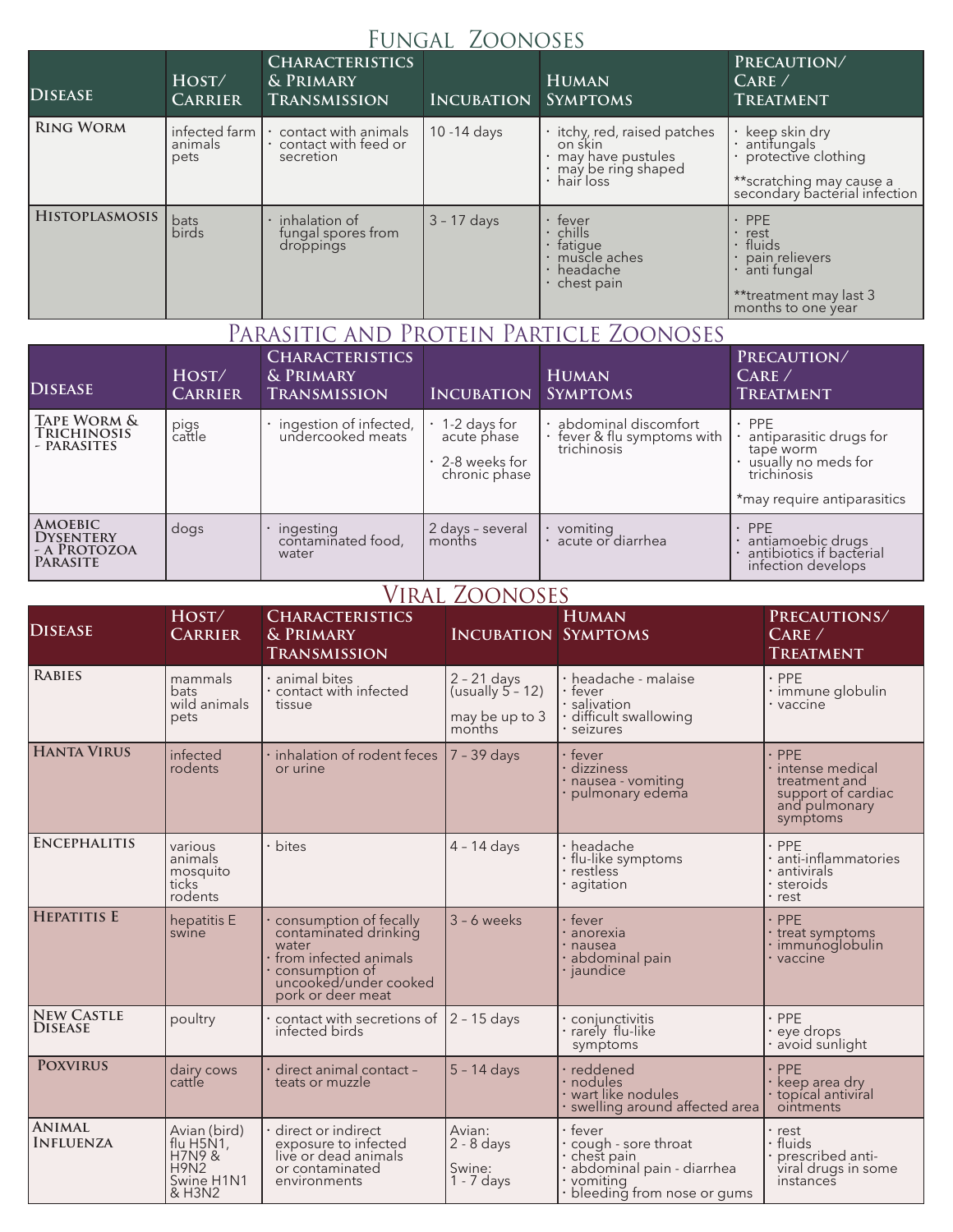# Bacterial Zoonoses

| <b>DISEASE</b>                                       | HOST/<br><b>CARRIER</b>                             | <b>CHARACTERISTICS</b><br>& PRIMARY<br><b>TRANSMISSION</b>                                                                      | <b>INCUBATION</b>                              | <b>HUMAN</b><br><b>SYMPTOMS</b>                                                                | PRECAUTIONS/<br>CARE/<br><b>TREATMENT</b>                                                                    |
|------------------------------------------------------|-----------------------------------------------------|---------------------------------------------------------------------------------------------------------------------------------|------------------------------------------------|------------------------------------------------------------------------------------------------|--------------------------------------------------------------------------------------------------------------|
| <b>BRUCELLOSIS</b>                                   | cattle<br>swine<br>sheep<br>goats                   | · contact with animal tissue,<br>blood, fluids<br>inhalation                                                                    | 1 - 15 weeks                                   | · fever<br>malaise<br>flu-like symptoms<br>can affect heart, bone<br>& other organs            | · rest<br>· fluids<br>$·$ PPE<br>· antibiotics                                                               |
| <b>LEPTOSPIROSIS</b>                                 | cattle<br>swine<br>sheep<br>goats<br>wildlife       | contact with urine of<br>infected animals                                                                                       | $7 - 12$ days                                  | fever<br>$\bullet$<br>malaise<br>· flu-like symptoms<br>jaundice                               | rest<br>fluids<br>$\cdot$ PPE<br>antibiotics                                                                 |
| <b>ST. ANTHONY'S</b><br><b>FIRE</b>                  | swine<br>chickens<br>turkeys                        | usually caused by group A<br>Streptococcus<br>contact with animal tissue<br>or waste<br>contact with infected soil<br>ingestion | $3 - 14$ days                                  | fever<br>chills<br>headache<br>joint pain<br>skin lesions                                      | • rest<br>fluids<br>PPE<br>antibiotics<br>treat cuts and<br>abrasions immediately                            |
| <b>CAMPYLOBACTER</b>                                 | cattle<br>swine<br>sheep                            | under cooked meat<br>raw milk<br>contaminated water                                                                             | $2 - 4$ days                                   | abdominal pain<br>diarrhea<br>· fever                                                          | rest<br>fluids<br>PPE<br>antibiotics<br>food prep -<br>precautions                                           |
| <b>LYME DISEASE</b>                                  | diseased<br>deer or<br>rodents                      | · infected tick bites                                                                                                           | $3$ days $-$<br>several weeks                  | "bulls eye"<br>reddened area<br>fever<br>fatique<br>joint pain<br>swelling                     | $·$ PPE<br>anti-inflammatory<br>antibiotics<br>rest<br>fluids<br>insect repellent                            |
| <b>E.COLI</b>                                        | all livestock                                       | direct or indirect contact<br>with animal waste                                                                                 | $1 - 10$ days                                  | diarrhea<br>cramps<br>vomiting                                                                 | • fluids<br>electrolytes<br>rest<br><b>PPE</b><br>*see physician if<br>symptoms last more than<br>a few days |
| <b>TETANUS</b>                                       | horses<br>sheep                                     | exposure to contaminated<br>soil or agent such as rusty<br>nail                                                                 | $3 - 21$ days<br>(average is 10 days)          | muscle spasms<br>skeletal contractures<br>seizures<br>respiratory distress                     | <b>PPE</b><br>immediate care<br>anti-toxins                                                                  |
| <b>ANTHRAX</b>                                       | cattle<br>sheep<br>horses<br>swine<br>goats<br>dogs | animal carcasses<br>inhaled spores<br>• water                                                                                   | $1 - 12$ days<br>$1 - 7$ days<br>(respiratory) | $\cdot$ skin lesions<br>itching<br>bumps<br>redness<br>respiratory distress in<br>severe cases | · antibiotics<br><b>PPE</b><br>· immediate care of skin<br>abrasions                                         |
| <b>TULAREMIA</b>                                     | sheep<br>rabbits<br>skunks                          | sheep<br>ticks<br>mosquito<br>water<br>inhalation                                                                               | $1 - 10$ days                                  | fever<br>chills<br>headache<br>lymph node swelling<br>ulceration                               | <b>PPE</b><br>food prep precautions<br>antibiotics                                                           |
| <b>Q</b> FEVER                                       | cattle<br>goats<br>sheep                            | $\cdot$ inhalation of<br>contaminated dust (dried<br>placenta/birth fluids)<br>tick bites<br>raw milk                           | $3 - 30$ days                                  | $\cdot$ high fever<br>chills<br>sweating<br>headache<br>30% - 50% develop<br>pneumonia         | · fluids<br>rest<br>PPE<br>antibiotics<br>pain meds                                                          |
| <b>SALMONELLA</b>                                    | dairy animals<br>sheep<br>poultry                   | inhalation<br>infected soil<br>water<br>raw milk<br>under cooked food                                                           | 12 - 72 hours                                  | fever<br>diarrhea<br>cramps<br>• vomiting                                                      | rest<br>fluids<br>antibiotics<br><b>PPE</b>                                                                  |
| <b>PSITTACOSIS</b><br>(PARROT FEVER)<br>(ORNITHOSIS) | wild birds<br>poultry                               | · infected tissue<br>animal/bird feces<br>inhalation of secretions                                                              | $5 - 19$ days                                  | $\bullet$<br>tever<br>headache<br>dry cough<br>pneumonia-like<br>symptoms                      | • rest<br>fluids<br>antibiotics<br>PPE                                                                       |